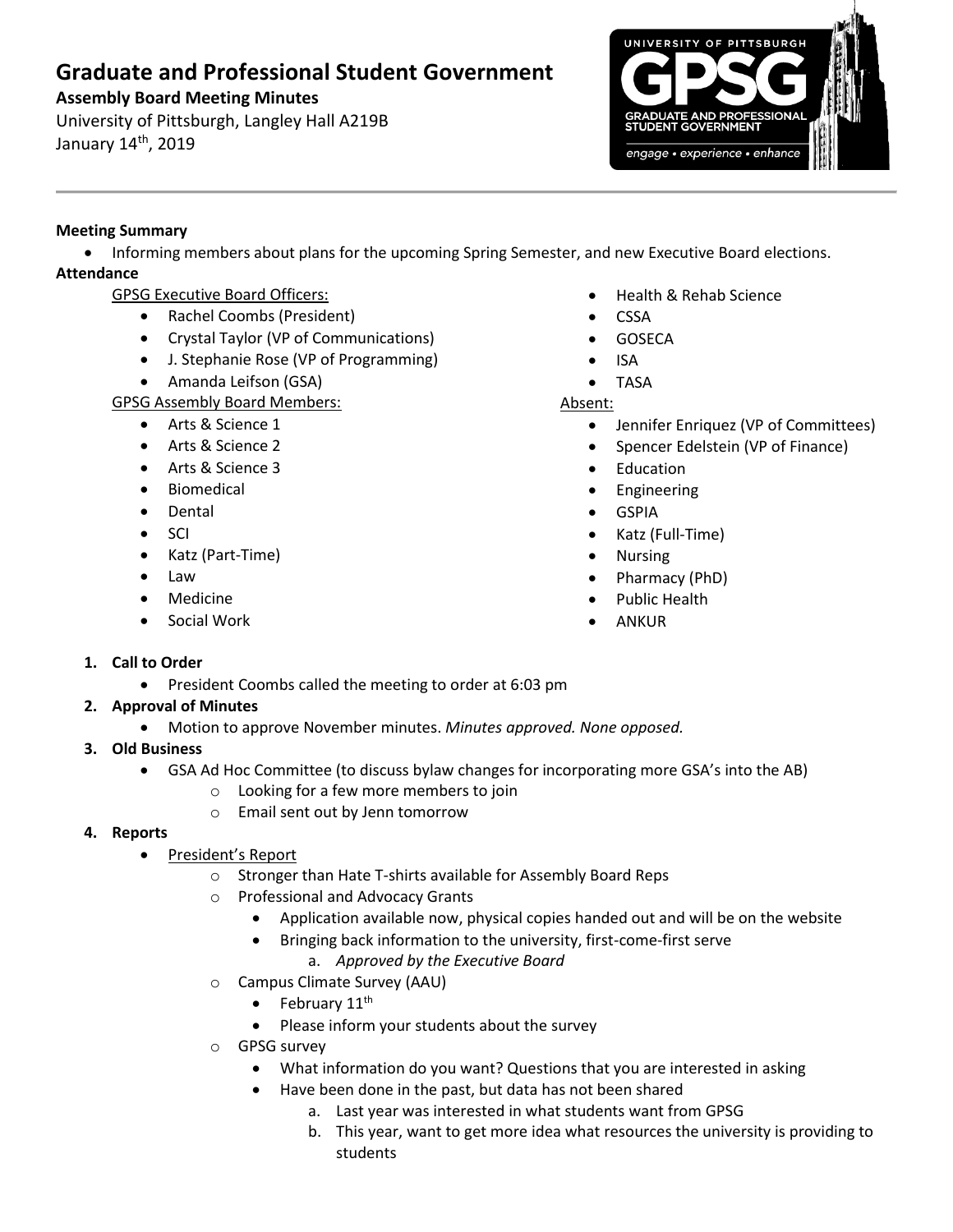- c. In the past mental health, professional development
- o Dean of Students Campus Recreation Center Student Advisory Group
	- Identify undergraduate & graduate students who will meet with student affairs, facilities management, and architects to inform the design/functionality of the new rec center
		- a. Getting the student voice about how it can be best useful to students
		- b. Concern last year that most of the time it is geared by undergraduate needs, so it's important to get the graduate student needs heard
	- Will meet in early February (need nominations by January  $18^{th}$ )
		- a. Let Rachel know [\(president.gpsg@pitt.edu\)](mailto:president.gpsg@pitt.edu) if you are interested
	- Commitment: 3 to 4 1-hour meetings during Spring Semester
- o Asking Dr. Urban and Provost Cudd to return to an AB Meeting
	- Ideas for when best to invite them to talk to us
- Committees' Report
	- o No report she'll email it tomorrow
- Communications' Report
	- o Advocacy Grants will be up this week on the website
	- o Working on how best to utilize Mail Chimp
- Finance's Report
	- o Working on best solution to a questionable situation
- Programming's Report
	- $\circ$  Winter Kick-off Event (January 11<sup>th</sup> 7-11pm)
		- Mass Mutual Pittsburgh Ice Rink
	- o Happy Hour
		- $\bullet$  Friday, February 15<sup>th</sup> at St. Nick's
	- o Spring Fling
		- March 29<sup>th</sup> or 30<sup>th</sup> at Three Rivers Casino
			- a. Probably the 30<sup>th</sup>
	- o National Graduate Student Appreciation Week (April 1-5<sup>th</sup>)
		- Small events
		- Major graduate collaboration on the  $5<sup>th</sup>$  with other universities in the area
			- a. Last event of the semester
- Executive Administrator's Report
	- o 2019 2020 Elections
		- Call for candidates: February  $11^h$  March  $4^{th}$
		- Student Affairs and Elections Committee interested representatives, please email [gpsg@pitt.edu](mailto:gpsg@pitt.edu) for further details
	- o 2019 Leadership and Service Award
		- Nomination Process
			- a. Self-nominated applications including:
				- i. Two Personal Essays
				- ii. Two Letters of Support
		- Nomination Period: January  $14<sup>th</sup>$  February  $13<sup>th</sup>$
		- Leadership and Service Review Committee interested representatives, please email [gpsg@pitt.edu](mailto:gpsg@pitt.edu) for further details
- Assembly Board Member Reports
	- o *Arts & Sciences*
		- No Report
	- o *Biomedical*
		- Upcoming ski trip for upper classmen (Feb)
		- Upcoming workshops for how to apply graduate skills outside of academia, Adobe Illustrator
	- **Dental Medicine**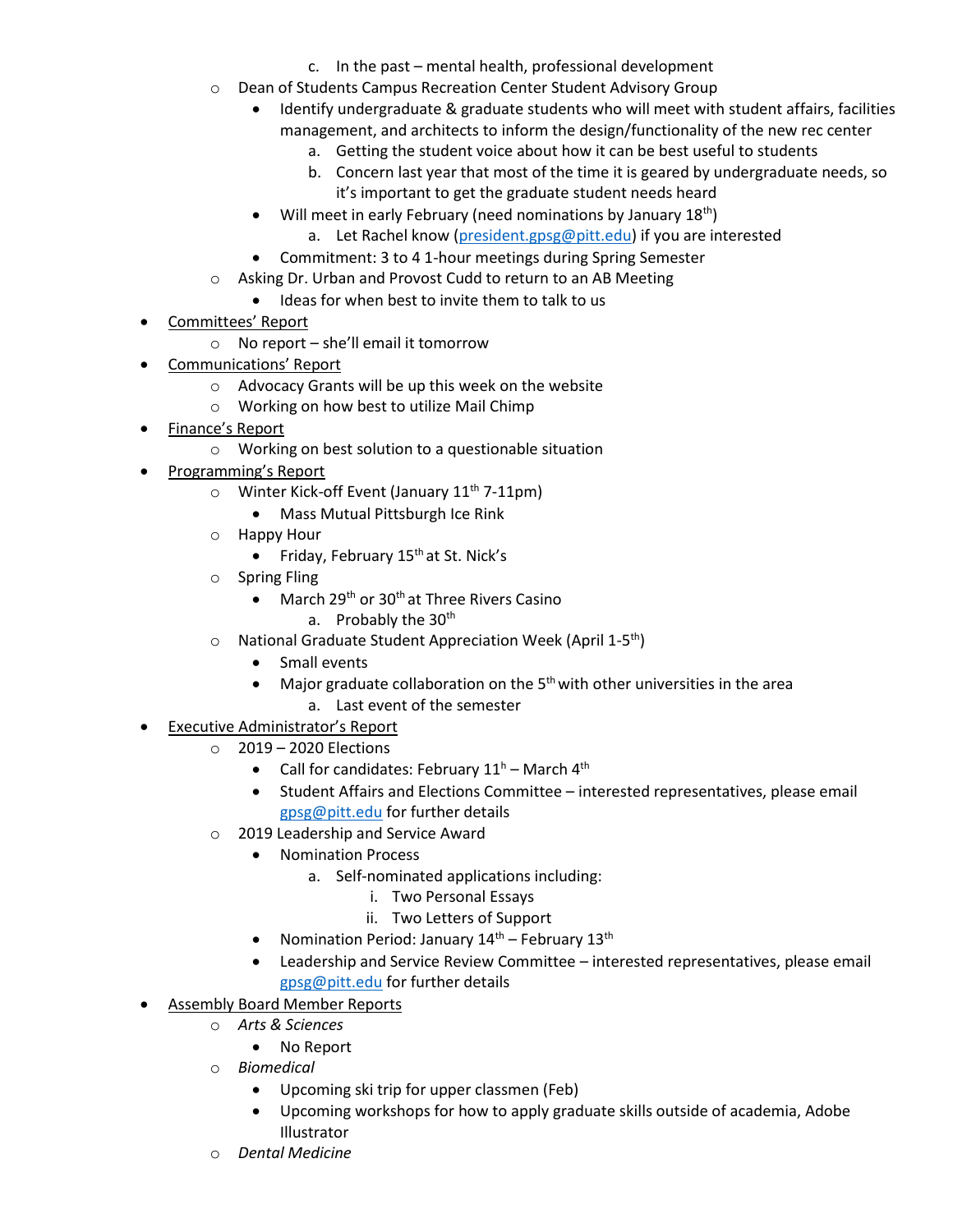- Conference (District level) with other universities including Penn, Howard speakers, networking
- Snowball Dinner/Dance upcoming
- o *Education*
	- No report
- o *Engineering*
	- No report
- o *GSPIA*
	- No report
- o *School of Computing & Information*
	- No report
- o *Katz (Full Time)*
	- No report
- o *Katz (Part Time)*
	- Friendsgiving was a great success, 15 different students sharing their culture/home country
	- Friend/Alumni/Family friendly event (cookie decorating event)
		- a. Very successful, looking for new opportunities
		- b. Looking for event in Cranberry, working with engineering
	- Spring Fling Dance
	- Welcomed a new board member
	- Will start elections in March for new board
- o *Law*
	- Barrister's bar (Feb  $2^{nd}$ )
		- a. Starting to sell ticket
- o *Medicine*
	- Student Executive Council elections are coming up, will have new reps
	- $\bullet$  Winter Formal March 2<sup>nd</sup>
- o *Nursing* 
	- No report
- o *Pharmacy (PharmD)*
	- Pharmacy Week
		- a. Friday event at Steel Cactus
		- b. Bunch of events for the next two weeks
			- i. Auctions for students, professors
			- ii. Male Beauty pageant, Dental school involvement
- o *Pharmacy (PhD)*
	- No report
- o *Public Health*
	- No report
- o *School of Health & Rehabilitation Sciences*
	- Next week combined section meeting in D.C., sending a bunch of students
	- Formal tentatively scheduled for March  $30<sup>th</sup>$
- o *Social Work*
	- New executive board
	- Want to get student committees up and running
	- Planning an event with the Dean, event to ask questions to the Dean
- o *ANKUR*
	- No report
- o *CSSA* 
	- No report
- o *ISA*